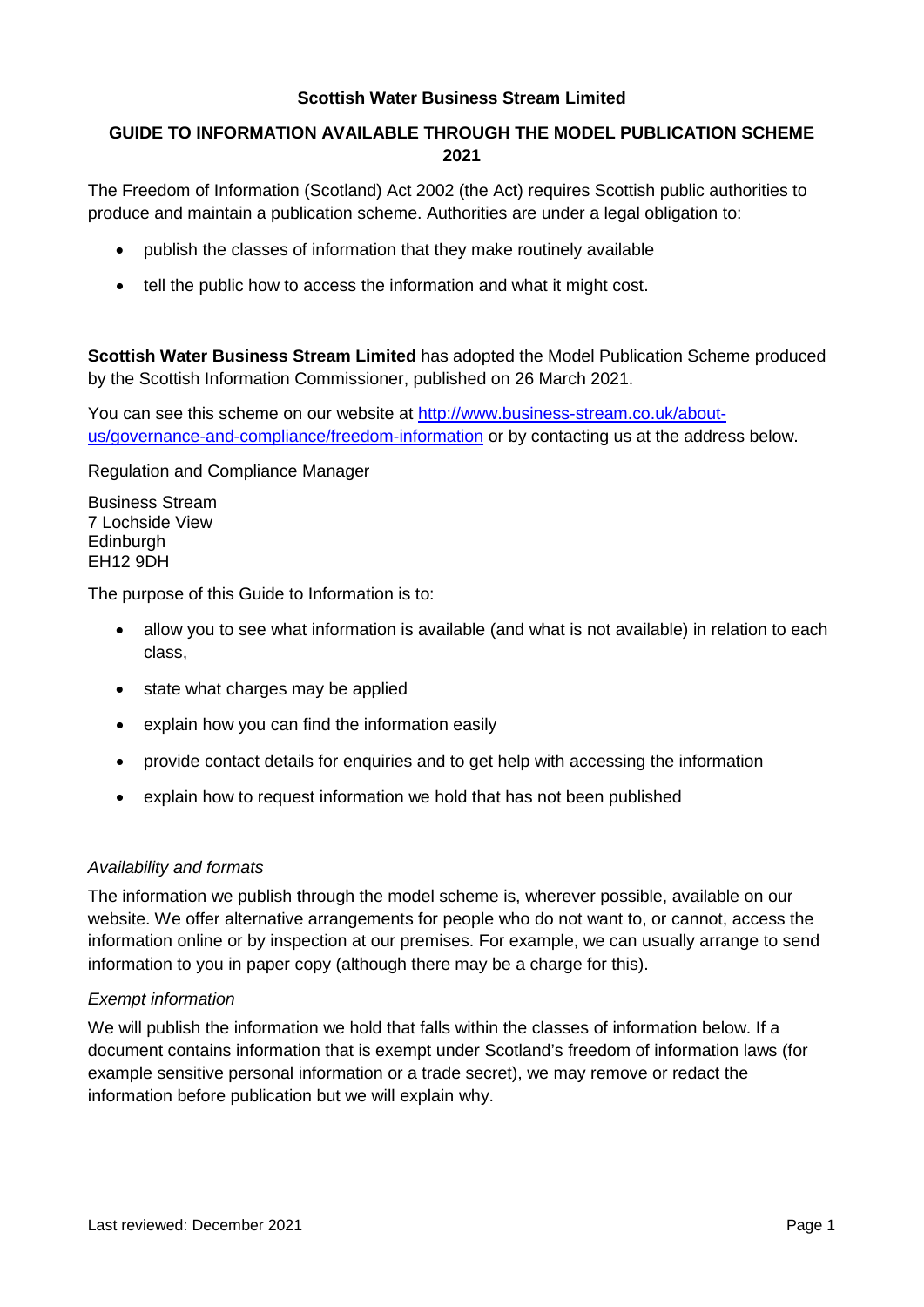## *Copyright*

Scottish Water Business Stream Limited has adopted the Non-Commercial Government Licence for public sector information [www.nationalarchives.gov.uk/doc/non-commercial-government-licence/version/2/.](http://www.nationalarchives.gov.uk/doc/non-commercial-government-licence/version/2/) This sets out what you can and cannot do with our published information where we are the copyright holder.

Where Scottish Water Business Stream Limited does not hold the copyright in information we publish, we will make this clear in this guide.

## **Charges**

This section explains when we may make a charge for our publications and how any charge will be calculated.

There is no charge to view information on our website or at our premises except where there is a statutory fee, for example, for access to registers. You can see a list of our statutory fees here

We may charge for providing information to you e.g. photocopying and postage, but we will charge you no more than it actually costs us to do so. We will always tell you what the cost is before providing the information to you.

| Size of paper  | Pence per single<br>sided copy (black<br>and white) | Pence per single<br>sided copy<br>(colour) |
|----------------|-----------------------------------------------------|--------------------------------------------|
| A <sub>1</sub> | 5p                                                  | 15p                                        |
| A2             | 5p                                                  | 15p                                        |
| A3             | 5p                                                  | 15p                                        |
| A4             | 5p                                                  | 15p                                        |
| A <sub>5</sub> | 5p                                                  | 15p                                        |

Our photocopying charge per sheet of paper is shown in the table below:

Information provided on CD-Rom will be charged at £1 per computer disc.

We will recharge any postage costs at the rate we paid to send the information to you.

When providing copies of pre-printed publications, we will charge no more than the cost per copy of the total print run.

We do not pass on any other costs to you in relation to our published information.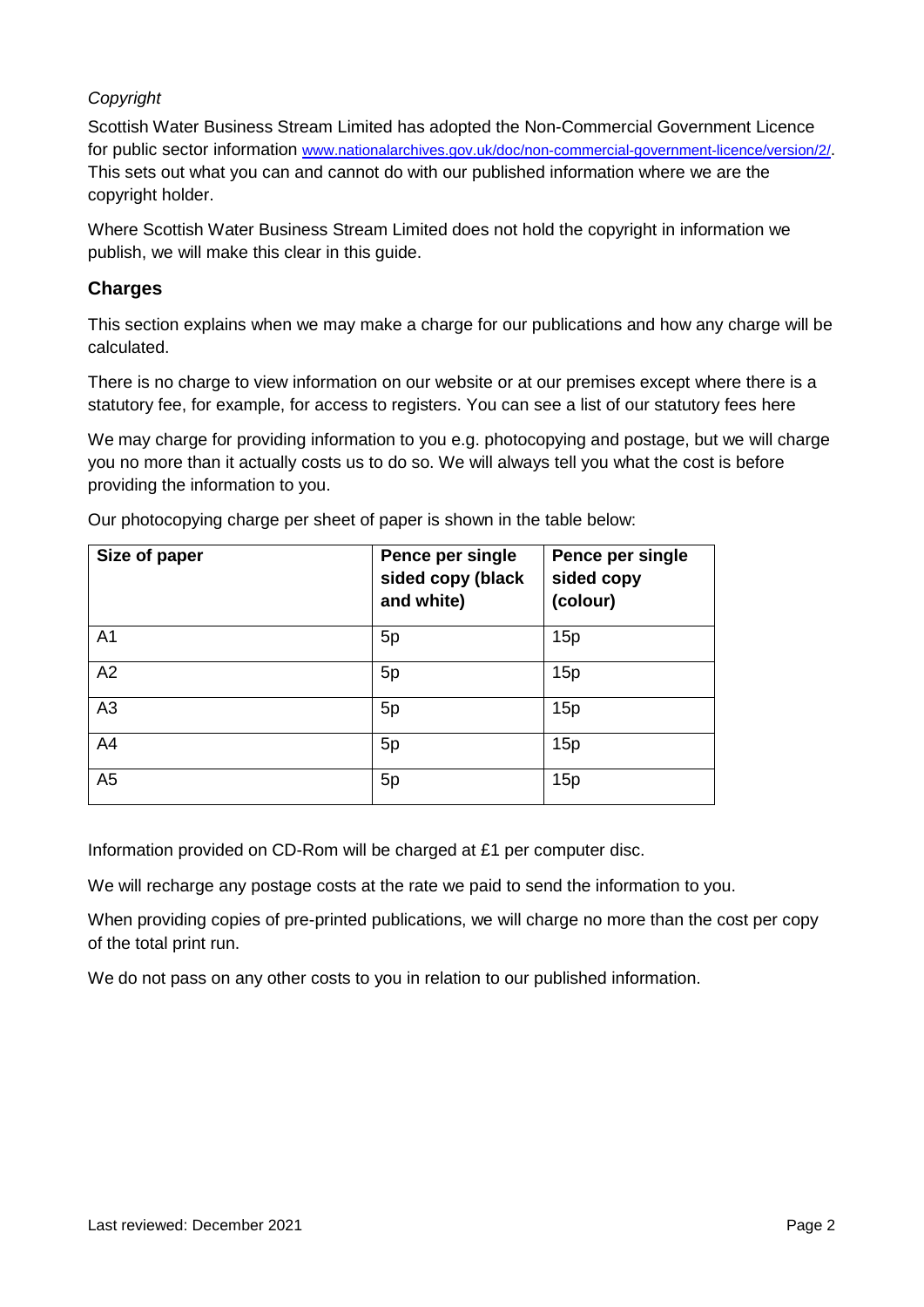## **Contact us**

You can contact us for assistance with any aspect of this publication scheme:

| <b>Address</b>       | <b>Regulation and Compliance Manager</b> |
|----------------------|------------------------------------------|
|                      | <b>Business Stream</b>                   |
|                      | 7 Lochside View                          |
|                      | Edinburgh                                |
|                      | <b>EH12 9DH</b>                          |
| <b>Email address</b> | FOI@business-stream.co.uk                |
| Telephone number     | 0131 338 3171                            |

We will also be pleased to advise you how to ask for information that we do not publish or how to complain if you are dissatisfied with any aspect of this publication scheme.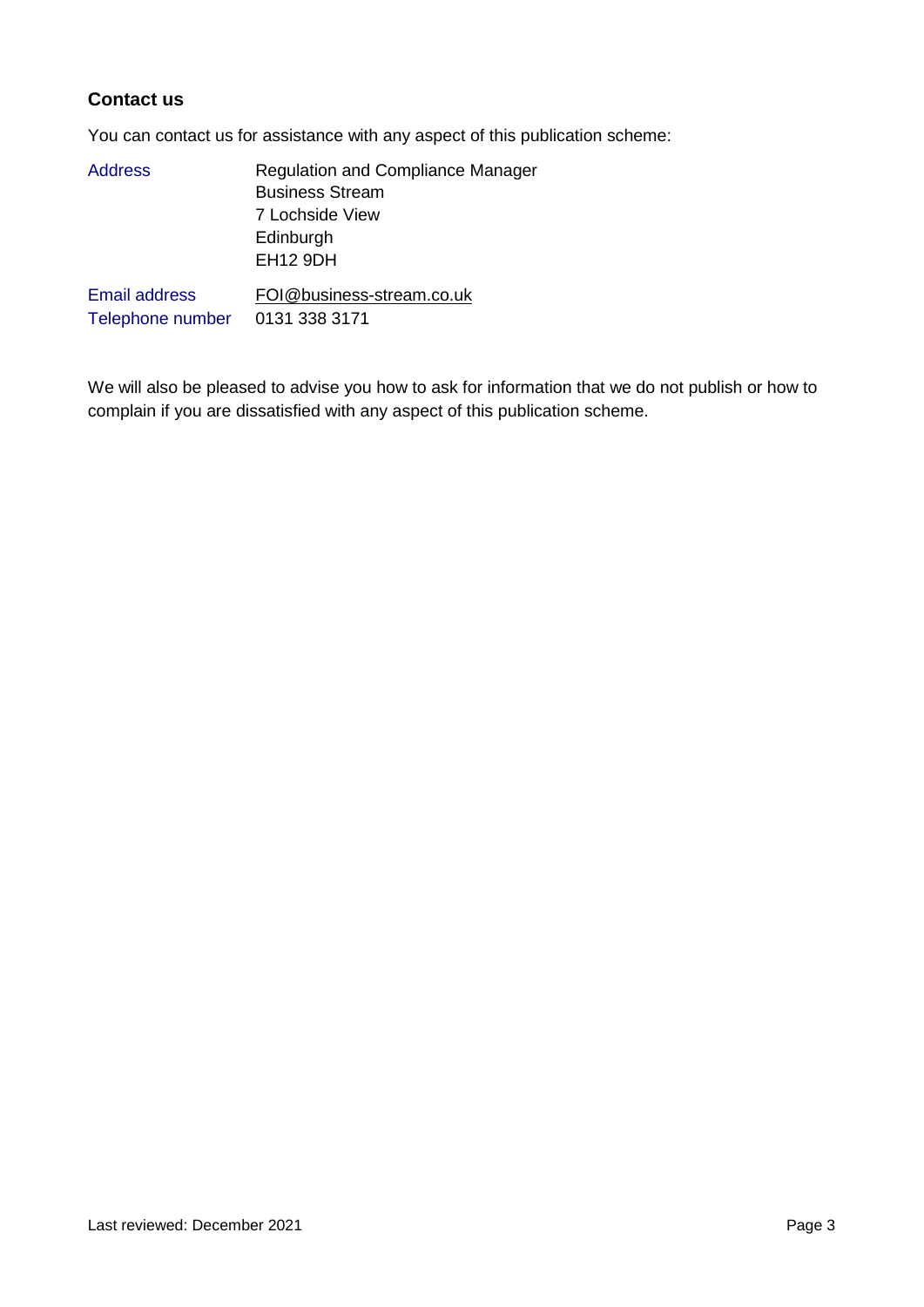## **The classes of information that we publish**

We publish information that we hold within the following classes. Once information is published under a class we will continue to make it available for the current and previous two financial years.

Where information has been updated or superseded, only the current version will be available. If you would like to see previous versions, you are welcome to make a request to us for that information.

## **CLASS 1: ABOUT SCOTTISH WATER BUSINESS STREAM LIMITED**

#### **Class description:**

Information about **Scottish Water Business Stream Limited** who we are, where to find us, how to contact us, how we are managed and our external relations

Who we are - Business Stream is the trading name of Scottish Water Business Stream Limited. Registration Number SC294924. A wholly owned subsidiary of Scottish Water that operates at arms-length with its own Board and independent management team.

| The information we publish under this class           | How to access it                                                                                                                              |
|-------------------------------------------------------|-----------------------------------------------------------------------------------------------------------------------------------------------|
| About us                                              | about us                                                                                                                                      |
| What we do                                            | what we do                                                                                                                                    |
| Where to find us                                      | Our address                                                                                                                                   |
|                                                       | <b>Business Stream</b>                                                                                                                        |
|                                                       | 7 Lochside View                                                                                                                               |
|                                                       | Edinburgh                                                                                                                                     |
|                                                       | <b>EH12 9DH</b>                                                                                                                               |
|                                                       | Our web site                                                                                                                                  |
|                                                       | www.business-stream.co.uk                                                                                                                     |
|                                                       |                                                                                                                                               |
| How to contact us<br>general enquiries and complaints | <b>Customer Response Centre</b><br><b>Business Stream</b><br>7 Lochside View<br>Edinburgh<br><b>EH12 9DH</b><br>Phone number<br>0330 123 2000 |
|                                                       | Lines are open 9am to 5pm Monday to<br>Friday<br>www.business-stream.co.uk/contact-us/                                                        |
|                                                       |                                                                                                                                               |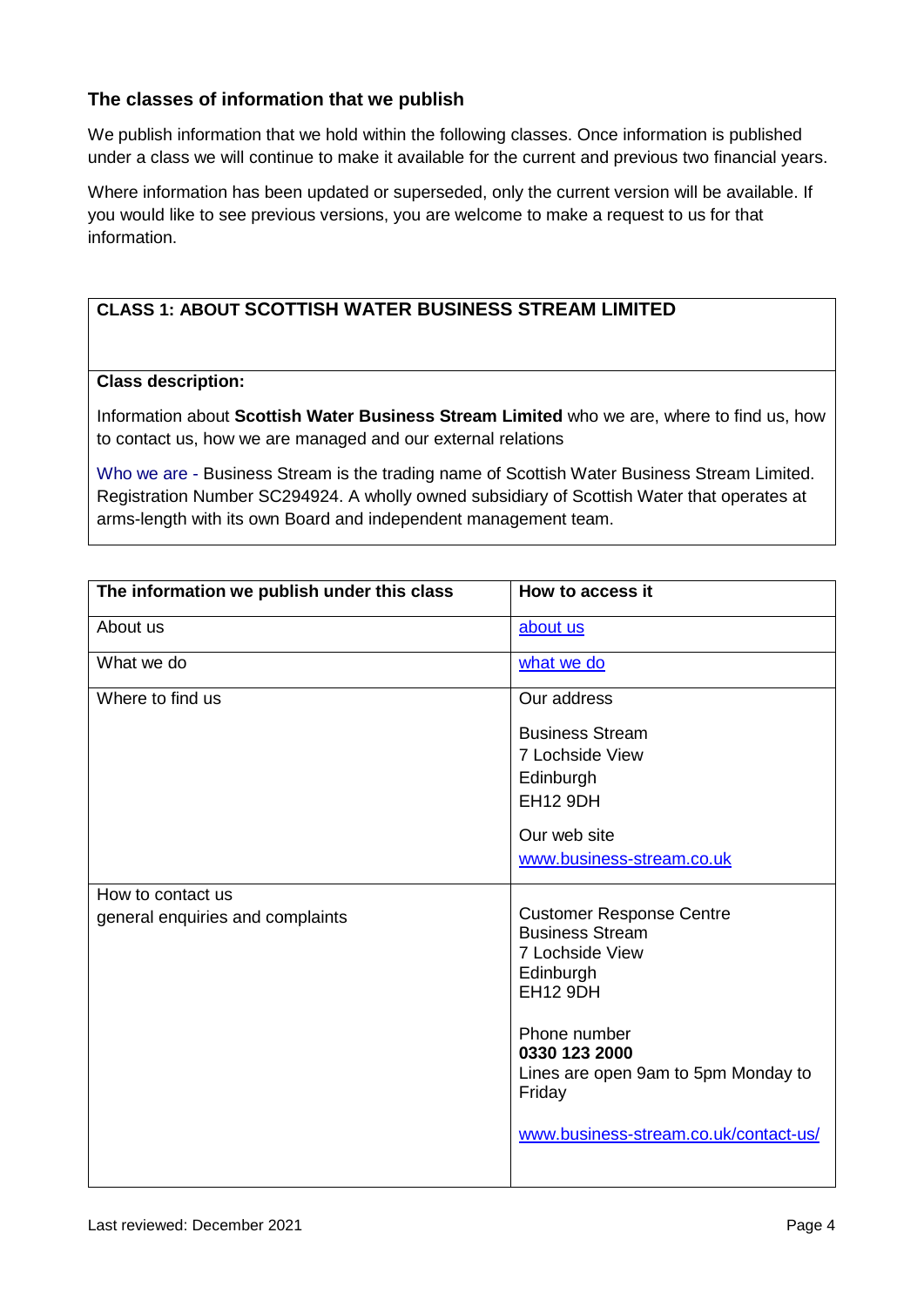| FOI requests & EIR requests                                                                                                                                                                                                                                                                                  | <b>Regulation and Compliance Manager</b><br><b>Business Stream</b><br>7 Lochside View<br>Edinburgh<br><b>EH12 9DH</b><br>Phone number<br>0131 338 3171<br>FOI@business-stream.co.uk |
|--------------------------------------------------------------------------------------------------------------------------------------------------------------------------------------------------------------------------------------------------------------------------------------------------------------|-------------------------------------------------------------------------------------------------------------------------------------------------------------------------------------|
| FOI complaints & EIR complaints                                                                                                                                                                                                                                                                              | <b>Regulation and Compliance Manager</b><br><b>Business Stream</b><br>7 Lochside View<br>Edinburgh<br><b>EH12 9DH</b><br>Phone number<br>0131 338 3171<br>FOI@business-stream.co.uk |
| Our articles of association                                                                                                                                                                                                                                                                                  | If you'd like a copy of our articles of<br>association then send an email to<br>FOI@business-stream.co.uk                                                                           |
| How we do business<br>We never forget our responsibilities to the<br>environment, economy, local communities and our<br>staff. Choosing Business Stream means working with<br>a water and waste supplier that strives to be<br>sustainable and socially responsible, while helping<br>you meet your targets. | how we do business                                                                                                                                                                  |
| Health and safety policy statement                                                                                                                                                                                                                                                                           | If you'd like a copy of our health and<br>safety policy statement send an email to<br>FOI@business-stream.co.uk                                                                     |
| Human resources policy                                                                                                                                                                                                                                                                                       | If you'd like a copy of our human<br>resources policy then send an email to<br>FOI@business-stream.co.uk                                                                            |
| How we are managed                                                                                                                                                                                                                                                                                           | www.business-stream.co.uk/about-<br>us/meet-the-team/                                                                                                                               |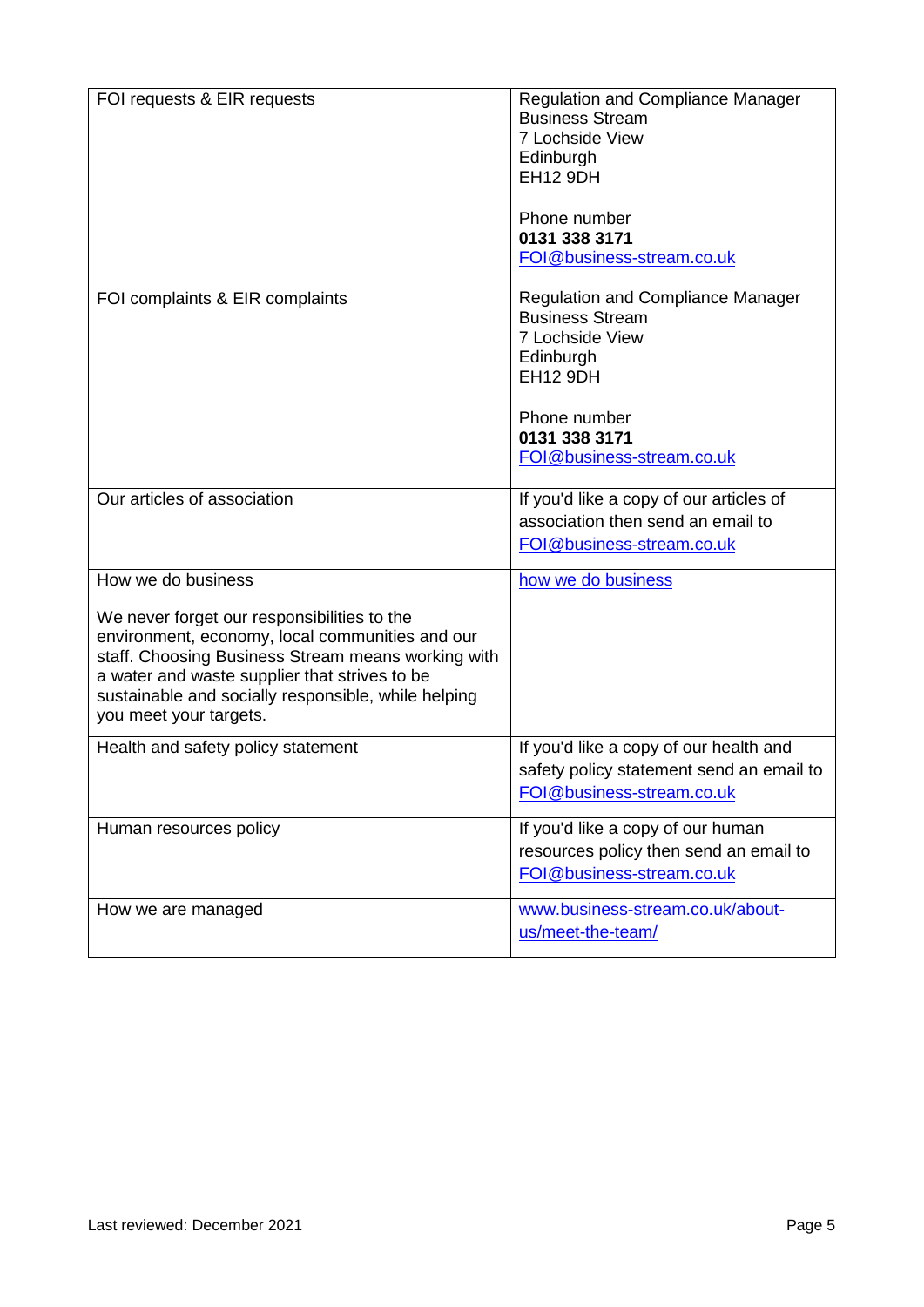| Our external auditors                                                                                                                                                                  | <b>KPMG LLP</b><br><b>Saltire Court</b><br>20 Castle Terrace<br>Edinburgh<br>EH1 2EG |
|----------------------------------------------------------------------------------------------------------------------------------------------------------------------------------------|--------------------------------------------------------------------------------------|
| Legal registration numbers                                                                                                                                                             | VAT number 945 8505 85<br>Registered number SC294924                                 |
| Subsidiary companies<br>Scottish Water Business Stream Limited owns<br>Business Stream Limited. This company is a wholly<br>owned subsidiary which has not traded in the last<br>year. |                                                                                      |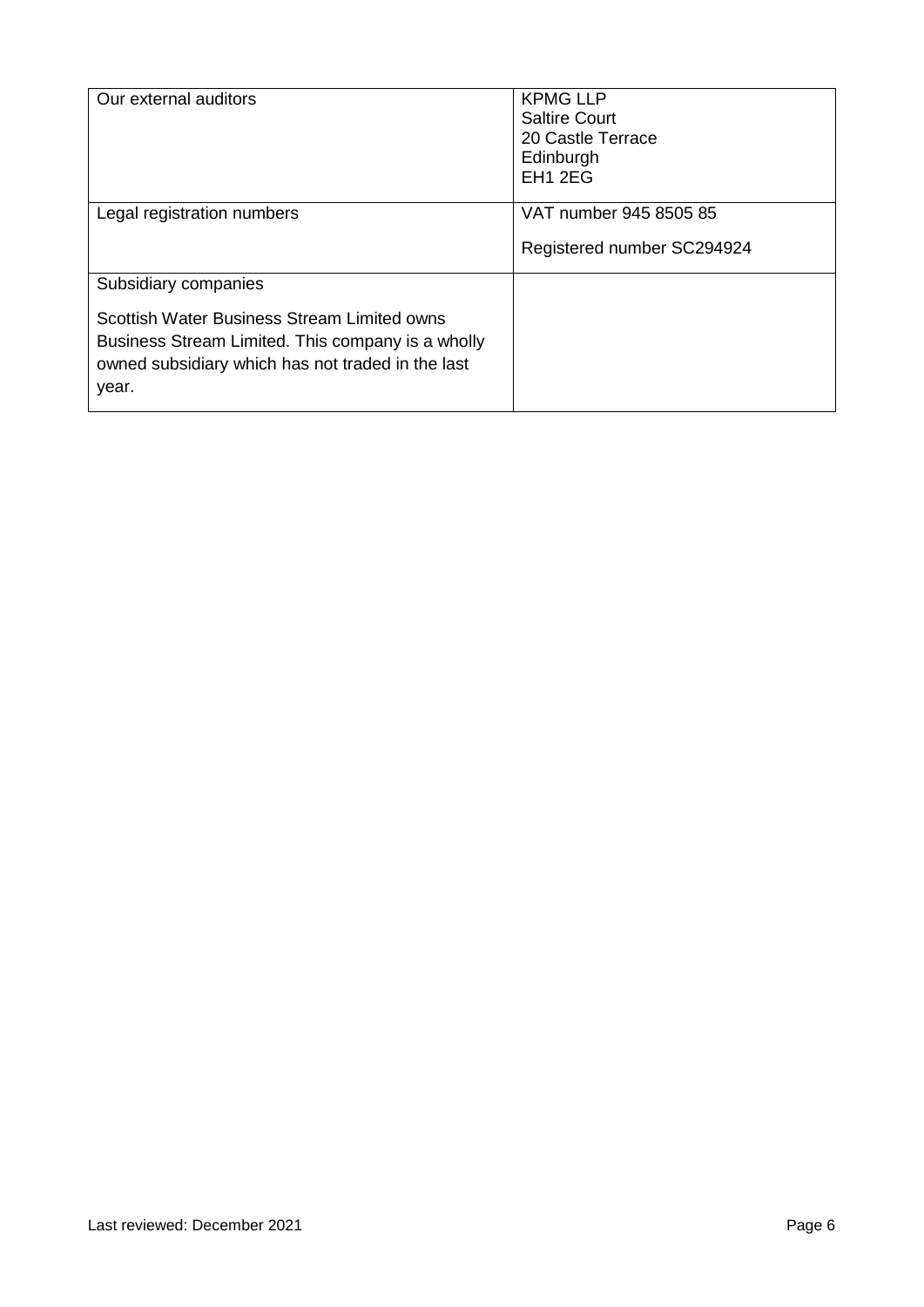# **CLASS 2: HOW SCOTTISH WATER BUSINESS STREAM LIMITED DELIVERS OUR FUNCTIONS AND SERVICES**

### **Class description:**

Information about our work, our strategy and policies for delivering functions and services and information for our service users.

| The information we publish under this class            | How to access it               |
|--------------------------------------------------------|--------------------------------|
| The services we provide                                | what we do                     |
|                                                        | water supply services          |
|                                                        | waste water                    |
|                                                        | trade effluent                 |
|                                                        | new connections                |
|                                                        | our licences                   |
| Our charges                                            | our charges                    |
| Our strategy and policies for delivering functions and | how we do business             |
| services                                               | our publications               |
| Information for our service users                      | frequently asked questions and |
|                                                        | answers                        |
|                                                        | water meters                   |
|                                                        | our terms and conditions       |
|                                                        | our standards of service       |
|                                                        | how to make a complaint        |
|                                                        | our news                       |
|                                                        | our press-releases             |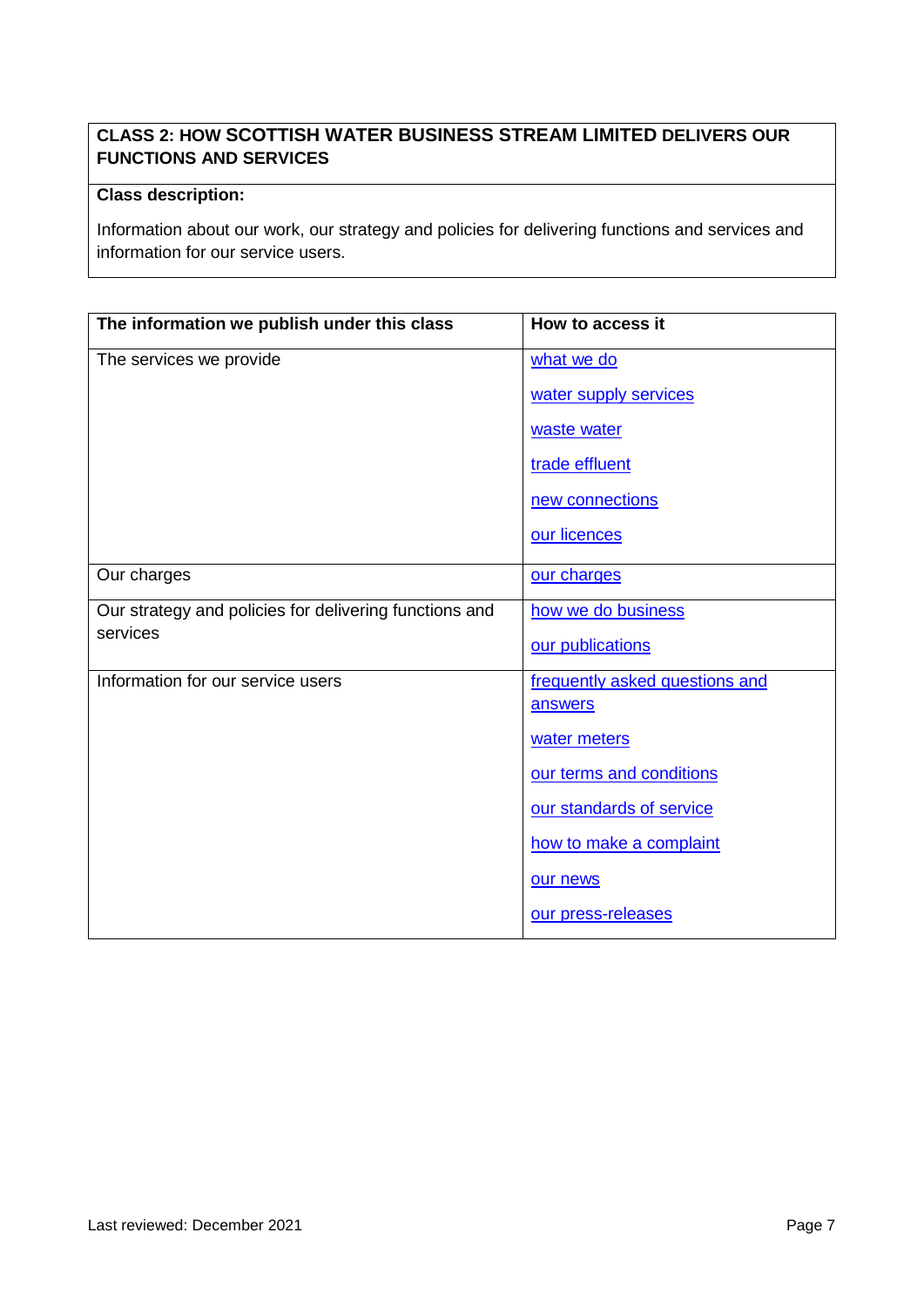## **CLASS 3: HOW SCOTTISH WATER BUSINESS STREAM LIMITED TAKES DECISIONS AND WHAT IT HAS DECIDED**

### **Class description:**

Information about the decisions we take, how we make decisions and how we involve others

| The information we publish under this class          | How to access it              |
|------------------------------------------------------|-------------------------------|
| Information about the decisions we take, how we make | board of directors            |
| decisions and how we involve others                  | our executive leadership team |
|                                                      | our licences                  |
|                                                      | our press releases            |
|                                                      | environmental impact          |
|                                                      | gender pay gap report         |

# **CLASS 4: WHAT SCOTTISH WATER BUSINESS STREAM LIMITED SPENDS AND HOW IT SPENDS IT**

Class description:

Information about our strategy for, and management of, financial resources (in sufficient detail to explain how we plan to spend public money and what has actually been spent.)

| The information we publish under this class                                                                                                                                                 | How to access it                   |
|---------------------------------------------------------------------------------------------------------------------------------------------------------------------------------------------|------------------------------------|
| Business Stream is a wholly-owned subsidiary of                                                                                                                                             | board of directors                 |
| Scottish Water, Business Stream has been formed as<br>an arms-length company with its own Board and                                                                                         | our executive leadership team      |
| independent management team.                                                                                                                                                                | financial viability                |
| For further information on Business Stream capital                                                                                                                                          | our governance document            |
| structure at the point of separation from Scottish Water,<br>refer to our financial viability report and our governance                                                                     | separation                         |
| document.                                                                                                                                                                                   | If you'd like a copy of our annual |
| In accordance with the governance code (section 6),                                                                                                                                         | warrant send an email to           |
| Business Stream warrants publicly every year to                                                                                                                                             | FOI@business-stream.co.uk          |
| Scottish Water that it does not anticipate seeking any<br>funding from Scottish Water during that year and<br>therefore does not anticipate the requirement to receive<br>any public money. | gender pay gap report              |
| Business Stream works completely independently of its<br>parent company and competes for customers within the                                                                               |                                    |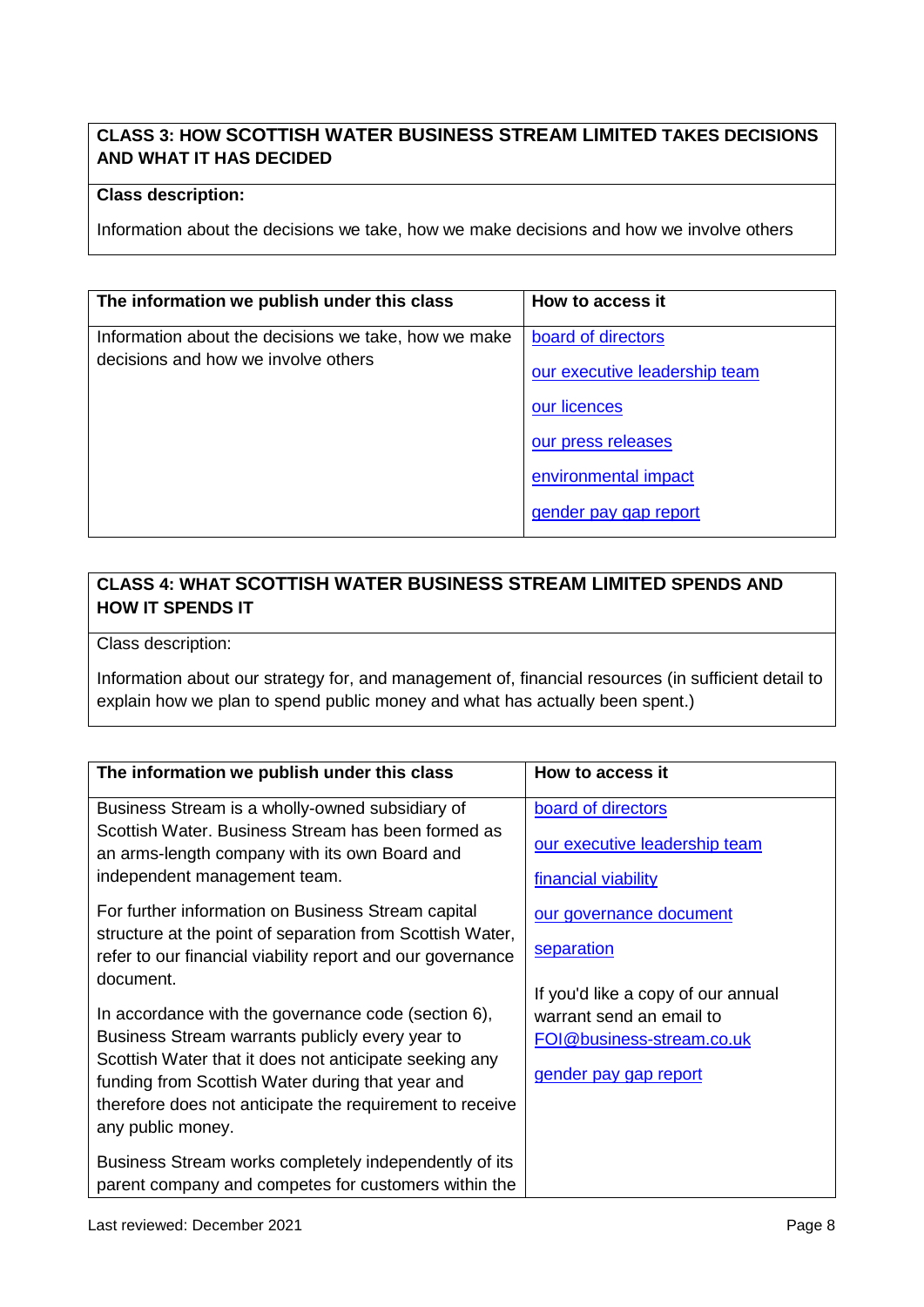| competitive market therefore to disclose what Business<br>Stream spends or plans to spend would be<br>commercially sensitive information and is therefore<br>exempt from disclosure.                                                                                                                                   |                                                                                                       |
|------------------------------------------------------------------------------------------------------------------------------------------------------------------------------------------------------------------------------------------------------------------------------------------------------------------------|-------------------------------------------------------------------------------------------------------|
| Exemption 33 1 b - Commercial interests and the<br>economy, information is exempt information if its<br>disclosure under this Act would, or would be likely to,<br>prejudice substantially the commercial interests of any<br>person (including, without prejudice to that generality, a<br>Scottish public authority) |                                                                                                       |
| Pension details                                                                                                                                                                                                                                                                                                        | our pension                                                                                           |
| Annual report                                                                                                                                                                                                                                                                                                          | If you'd like a copy of our annual<br>report then send an email to<br>marketing@business-stream.co.uk |
| Expenses policy                                                                                                                                                                                                                                                                                                        |                                                                                                       |
| Business Stream employees can reclaim expenses<br>incurred while performing their role providing that they<br>are reasonable and that they are wholly, necessarily<br>and exclusively incurred in the course of performing<br>their duties.                                                                            |                                                                                                       |

## **CLASS 5: HOW SCOTTISH WATER BUSINESS STREAM LIMITED MANAGES ITS HUMAN, PHYSICAL AND INFORMATION RESOURCES**

Class description:

Information about how we manage the human, physical and information resources of Scottish Water Business Stream Limited

| The information we publish under this class                                                                                                                                                                                                                                                  | How to access it                                                  |
|----------------------------------------------------------------------------------------------------------------------------------------------------------------------------------------------------------------------------------------------------------------------------------------------|-------------------------------------------------------------------|
| Human resources                                                                                                                                                                                                                                                                              |                                                                   |
| Business Stream's management team is supported by<br>five directorates/functional teams covering;<br><b>Customer operations</b><br>Finance<br>Human Resources & Development<br><b>Commercial Development &amp; Marketing</b><br>Continuous Improvement<br>Π<br>Water & Waste Water Solutions | board of directors<br>our executive leadership team<br>role types |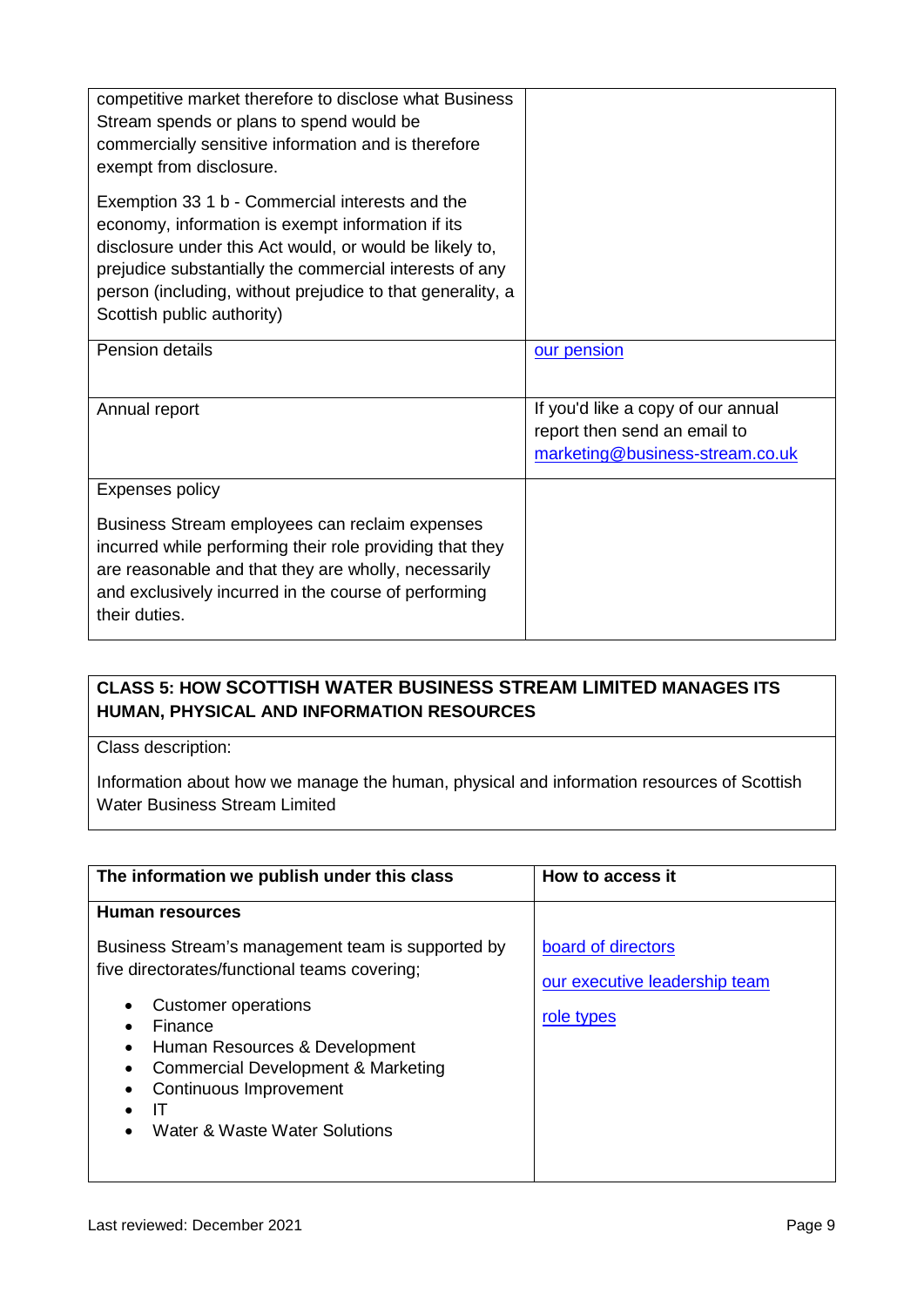| Rewards, benefits and pension                                                                                                                                                                                 | benefits, rewards & training                                                                                                            |
|---------------------------------------------------------------------------------------------------------------------------------------------------------------------------------------------------------------|-----------------------------------------------------------------------------------------------------------------------------------------|
| Career development                                                                                                                                                                                            | career development                                                                                                                      |
| Culture and working environment                                                                                                                                                                               | our culture and environment                                                                                                             |
| Employee forum                                                                                                                                                                                                |                                                                                                                                         |
| We really like our employees to get involved in the<br>running of the business. We have an employee forum,<br>which is made up of union and non-union members all<br>acting in the interests of our business. | If you'd like more information about<br>our Human Resources policies &<br>procedures then send an email to<br>FOI@business-stream.co.uk |
| <b>Physical Resources</b>                                                                                                                                                                                     |                                                                                                                                         |
| We manage our own facilities supported by an<br>outsourced maintenance company                                                                                                                                | environmental impact                                                                                                                    |
| <b>Information resources</b>                                                                                                                                                                                  |                                                                                                                                         |
| Records management policy and records management<br>plan, including records retention schedule                                                                                                                | If you'd like a copy of our record<br>retention policy then send an email to<br>FOI@business-stream.co.uk                               |
| Privacy policy                                                                                                                                                                                                | <b>Privacy policy</b>                                                                                                                   |
| Data protection policy                                                                                                                                                                                        | If you'd like a copy of our data<br>protection policy then send an email<br>to FOI@business-stream.co.uk                                |
| Freedom of Information                                                                                                                                                                                        | freedom of information                                                                                                                  |

# **CLASS 6: HOW SCOTTISH WATER BUSINESS STREAM LIMITED PROCURES GOODS AND SERVICES FROM EXTERNAL PROVIDERS**

Class description:

Information about how we procure goods and services, and our contracts with external providers

| The information we publish under this class | How to access it                                                                                           |
|---------------------------------------------|------------------------------------------------------------------------------------------------------------|
| <b>Procurement Policies and Procedures</b>  | If you'd like to know about how we<br>procure goods and services please<br>email FOI@business-stream.co.uk |